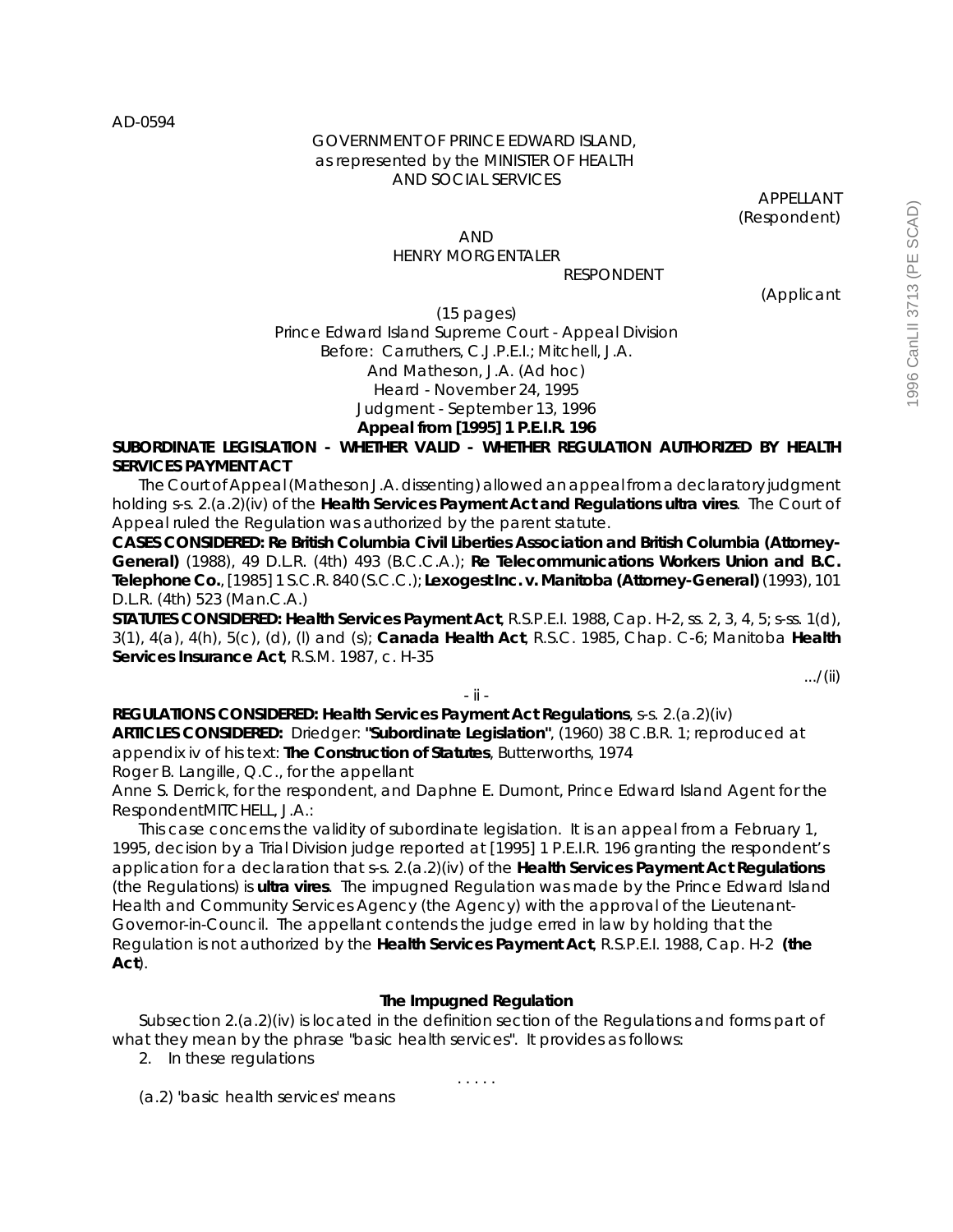(iv) services provided in respect of termination of pregnancy performed in a hospital when the condition of the patient is such that the service is determined by the Agency to be medically required; ...

Thus, the definition outlines, in an abortion context, the limits of what is meant by "basic health services" when that phrase is used elsewhere in the Regulations. The trial judge found that the Agency could not employ such a restrictive meaning. He ruled the definition "inconsistent with and contradictory to the **Act**" and therefore of no force or effect. I believe he erred in law by so holding.

#### **The Issue**

The case as presented to the Court does not involve any constitutional issue, and contains no allegations of bad faith. The sole question is whether the **Act** authorizes the making of a regulation which effectively denies payment under the Province's health care plan in the case of a therapeutic abortion unless in the Agency's opinion the patient medically requires it and the service is performed in a hospital. The Court is not called upon to examine the wisdom of, or the motives for, the impugned regulation but only whether the **Act** authorizes the making of it. The exercise is thus a matter of measuring the extent of delegated authority rather than one of examining the use of discretionary regulatory powers.

## **Conclusion**

After considering the **Act** as a whole and, in particular, the express limitation on entitlement under s. 3, the definition of "basic health services" in s-s. 1(d), the withholding power in s-s. 4(h), and the specifically described regulatory making provisions contained in s-ss. 5(1)(c), (d), (1) and (s), I have concluded the Legislature gave the Agency the power in question.

#### **Analysis**

The trial judge in his decision at p. 213 supra, states:

...The **Act** provides a plan for universal and comprehensive funding of basic health services. ... And at p. 219 he states:

The Legislature as policy maker created a public medical care plan. ... These statements disclose a fundamental misapprehension of the nature of the legislation. The purpose of the **Act** is to mandate the Agency to develop, operate, and administer a publicly funded health care insurance scheme for residents of the Province. The **Act** in itself does not create, or provide, any plan at all. Instead, it authorizes and enables the Agency to do so. Section 2 gives **the Agency** the function and power **to develop,** in accordance with the **Act** and the Regulations, **a health services plan** for residents of the Province such as will qualify for financial assistance under the **Canada Health Act**, R.S.C. 1985, Chap. C-6 **. Subsection 5(1)(a) of the Act** authorizes **the Agency**, with the approval of the Lieutenant-Governor-in-Council, to make regulations **establishing a Plan** for the payment of the cost of **basic health services** received by **entitled persons**.

The Agency, pursuant to the broad mandate and extensive powers given it under ss. 2 and 5 of the **Act**, has in fact developed and established a health services payment plan (the Plan) for residents of the Province in respect of which P.E.I. receives financial assistance from the Federal Government under the **Canada Health Act**, supra. **Of course, if the Minister of National Health and Welfare at some point forms the opinion that the Plan has ceased to satisfy the qualifying criteria for financial assistance under the Canada Health Act**, he or she can always take the appropriate remedial action under ss. 14 and 15. However, the Agency would seem to fulfill the letter of its mandate so long as the Plan conforms to the **Health Services Payment Act** and the Regulations made thereunder, and qualifies for at least some degree of financial assistance under the **Canada Health Act**.

The right to benefits under the Plan is set forth in s-s. 3(1) of the **Act** which provides as follows:

3.(1) Subject to this Act and the regulations, all residents of the province who are entitled persons are entitled to the payment of benefits by the Agency in respect of basic health services rendered to them on and after the plan commencement date.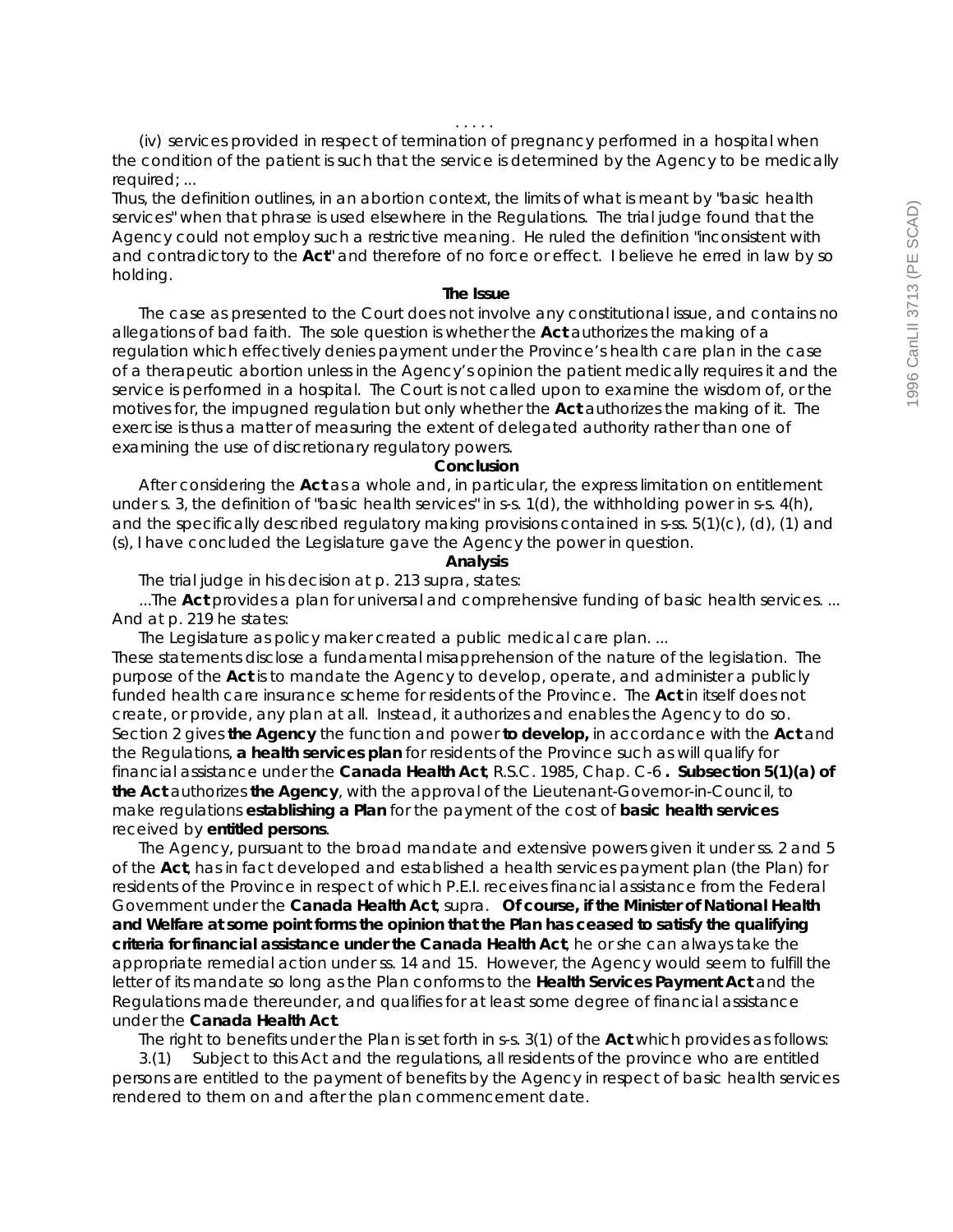It should be noted that the entitlement to payment under the Plan as provided for in s. 3 is expressly subject to **the Act and the regulations,** and in any event, is only in respect of **basic health services**. Thus, it is obvious the Legislature did not intend that every health care service that might be rendered by a physician would be eligible for coverage.

The **Act** in large measure leaves it to the Agency to decide what physician services will be paid for under the Plan. According to s-s. 1(d) of the **Act** "basic health services" means "all services rendered by physicians that **in the opinion of the agency** are medically required and such other health services as are rendered by such practitioners and **under such conditions and limitations as may be prescribed by the regulations**". This indicates that the Legislature contemplated the Agency would decide whether a particular service was medically required and that it could impose by regulation conditions and limitations which a physician's services would have to meet to qualify as "basic health services". Thus, by virtue of definition, a physician's services, whether in respect of abortion or anything else, do not constitute "basic health services" so as to qualify for payment of benefits under s. 3 unless the Agency considers them medically necessary and unless they meet the conditions and limitations prescribed in the Regulations.

Subsection 4(a) of the **Act** gives the Agency responsibility for administering the Plan and according to s-s. 4(h), "**it is the function** of the Agency **and it has the power** to withhold payment for basic health services for any entitled person who does not, **in the opinion of the Agency**, medically require the services". Thus, the **Act** specifically charges the Agency with the duty and authority to withhold payment, even in respect of what might, in other circumstances, be considered basic health services, unless, in its opinion, the person who receives them medically requires the services. In his decision, supra at p. 217 of [1995] 1 P.E.I.R., the trial judge expressed the view that s-s. 4(h) does not authorize the Agency to withhold payment for medical services because, in its opinion, the person in question does not medically require the service. But that is exactly what it does. In fact, s-s. 4(b) not only gives the Agency the authority to do so, but also charges it with the duty to do it. At p. 217 of his decision supra, he also stated: "The determination which the Agency reserves to itself is whether the condition of the patient is such that the termination of the pregnancy, i.e. the therapeutic abortion, is medically required". This is wrong. The Agency doesn't reserve that determination to itself; s-s. 4(h) of the **Act** does, and that makes a world of difference. Subsection 4(h) is after all not a regulation made by the Agency, but part of the parent statute itself, and its validity has not been questioned in these proceedings. In **Re British Columbia Civil Liberties Association and British Columbia (Attorney-General)** [1988], 49 D.L.R. (4th) 493 , MacEachern C.J.S.C. (as he then was) held invalid a British Columbia regulation similar to the one impugned here because "the Legislature did not authorize the Cabinet by regulation to provide that services that are medically required are to be considered as not medically required". However, in the present case, one only has to look at the definition of "basic health services" in s-s. 1(d) and at s-s. 4(h) of the **Act** to see that the P.E.I. Legislature did give the Agency such a power. Thus, unlike its B.C. counterpart, the P.E.I. regulation conforms with the enabling provision of the statute.

Subsections 5(1)(c), (d), (l) and (s) of the **Act** give the Agency, with the approval of the Lieutenant-Governor-in-Council, specific authority to make regulations:

(c) *prescribing* the basic health services for which entitled persons are eligible and the *exclusions* under the plan;

(d) *excepting* services rendered by a physician or practitioner from the services in respect of which an entitled person is eligible to receive benefits; . . . . .

. . . . .

(l) *defining* for purposes of the plan any word or phrase used in [the] **Act**;

. . . . . (s) *prescribing* services that shall be *deemed not* to be *basic health services* for the purposes of [the] **Act** *and the conditions* under which the costs of any class of basic health services are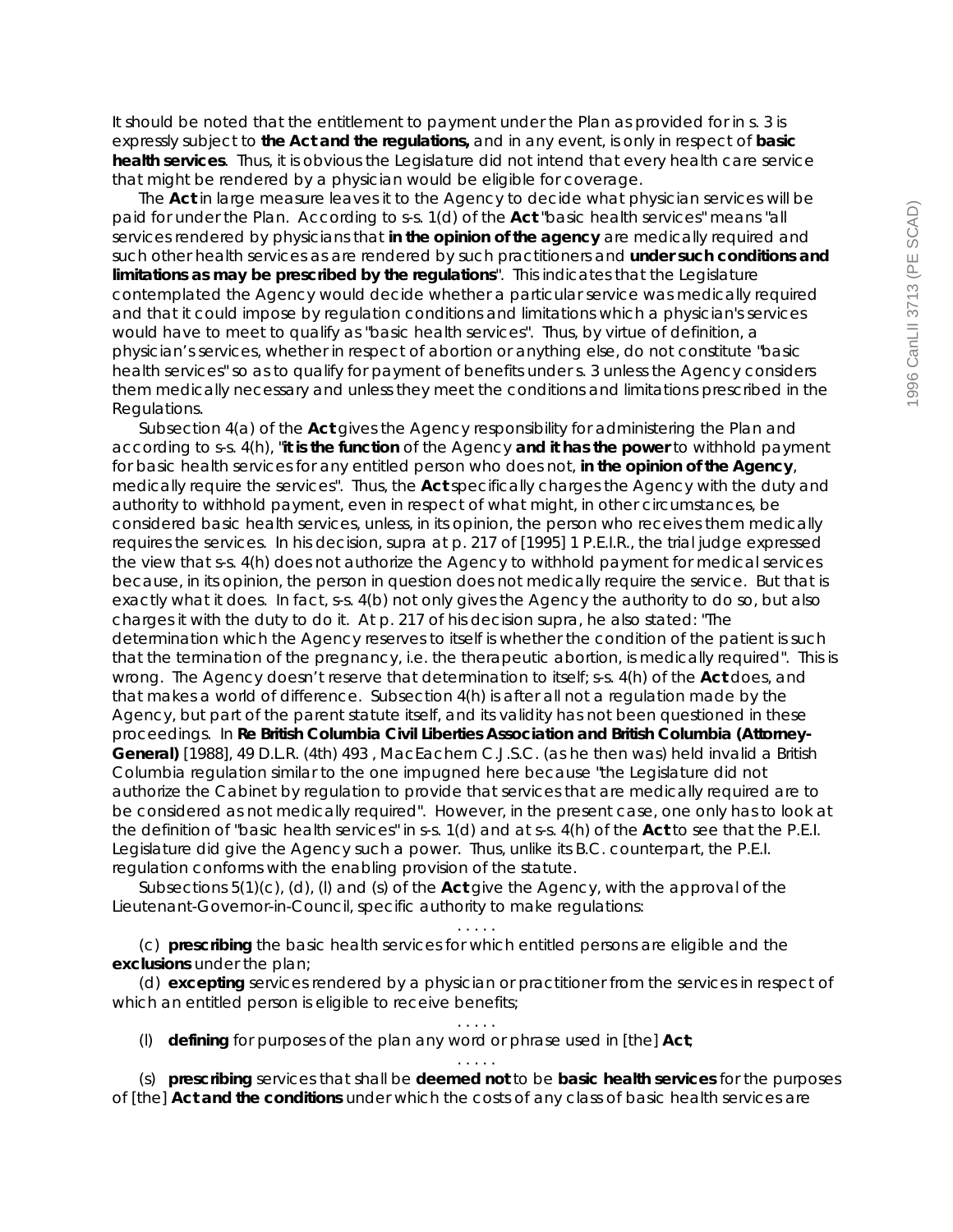# payable *and limiting* the payment *commensurate with the circumstances of the performance of the services. [Emphasis added.]*

These provisions authorize regulations of a definite kind. As Driedger states in his article "Subordinate Legislation" first published in (1960) 38 C.B.R. 1, and reproduced at appendix iv of his text **The Construction of Statutes** (see: p. 299) where an act expressly confers power to make such regulations [prescribing services to be included or excluded, prescribing conditions and limitations for eligibility, defining terms, etc.] "there can be little scope for argument that a regulation doing those very things is ultra vires". In **Re Telecommunications Workers Union and B.C. Telephone Co.**, [1985] 1 S.C.R. 840, it was argued that the regulations were *ultra vires* because they were inconsistent with the spirit of the statute in question. La Forest J., writing for the Supreme Court of Canada, rejected this argument and stated:

Here the Governor in Council did precisely what the Act authorizes it to do. It prescribed the circumstances when a lay-off is not to be deemed a termination of employment. To do precisely what the *Code* authorizes can hardly be said to breach its spirit. By the same token, it can hardly be said in this case the Agency has exceeded its authority by doing precisely what the **Act** says it can do.

In **Lexogest Inc. v. Manitoba (Attorney-General)** (1993) 101 D.L.R. (4th) 523, a majority of the Manitoba Court of Appeal struck down a regulation excluding therapeutic abortions from coverage unless performed in a hospital. The majority held that the regulation was not authorized by the parent statute, the Manitoba **Health Services Insurance Act**, R.S.M. 1987, c. H-35. However, the situation is different in the case of P.E.I. because s-s. 5(s) of the **Act** gives the Agency authority to prescribe by regulation "the conditions under which the costs of any class of basic health services are payable and limiting the payment commensurate with the circumstances of the performance of the services". As pointed out earlier, the P.E.I. legislation also authorizes regulations prescribing exclusions from the Plan [5(1)(c)] and excepting physician services from coverage [5(1)(d)].

## **Disposition**

As a result of all the foregoing, and with the greatest of respect to him, I am of the opinion that the judge in the Court below was incorrect in his conclusion that s-s. 2.(a.2)(iv) of the Regulations is "inconsistent with and contradictory to" the **Act**. I would therefore allow the appeal and set aside the declaration of invalidity.

The appellant shall have costs throughout except in regard to the issue of standing. The decision respecting standing, reported at [1994] 1 P.E.I.R. 138, was not appealed and therefore not considered by this Court.

As a postscript I would add that the trial judge's comments with respect to **res judicata** at p. 200 of [1995] 1 P.E.I.R. are, of course, merely obiter, and should not be viewed as a barrier to a determination of the issue by a judge presiding on any future application, motion or trial.

 Mitchell, J.A. I CONCUR with Mitchell, J.A. \_\_\_\_\_\_\_\_\_\_\_\_\_\_\_\_\_\_\_\_\_\_\_\_\_\_\_\_

\_\_\_\_\_\_\_\_\_\_\_\_\_\_\_\_\_\_\_\_\_\_\_\_\_\_

1. The restriction of payment to abortions which are performed in hospitals interferes with the entitled person's right to choose her physician.

Section 7 (a) of the Act states:

Nothing in this Act

(a) prevents a person from choosing his own physician or practioner. . .

There are no hospitals in Prince Edward Island which perform abortions. Therefore Island

Carruthers, C.J.P.E.I.

September 13, 1996

MATHESON, J.A.(dissenting):

I have reviewed the judgment of Mitchell J.A. and, with respect, I cannot agree with his conclusion on the main appeal for the following reasons: